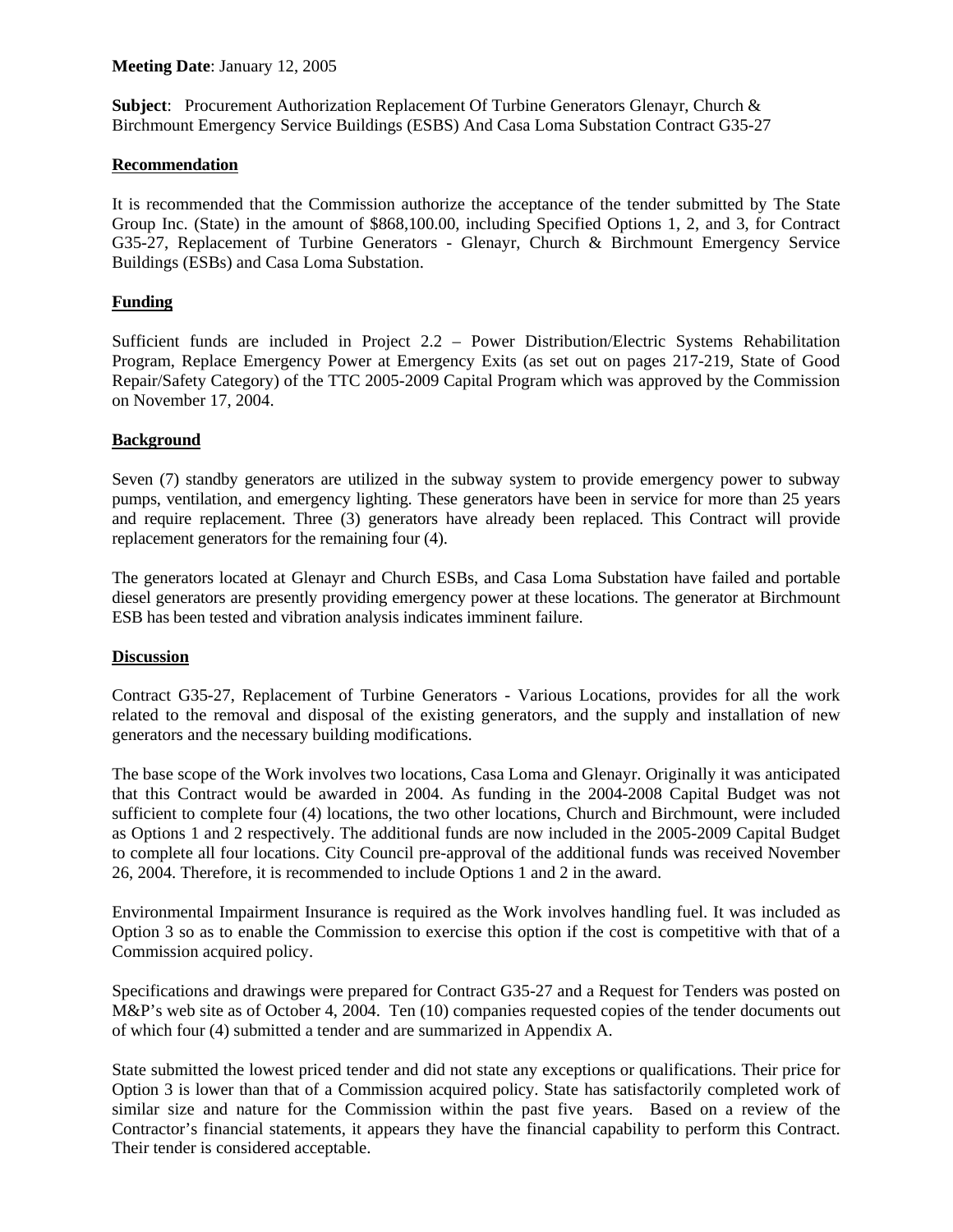Quantech Electrical Contractors Limited submitted the second lowest priced tender and also did not state any exceptions or qualifications. Their tender is considered acceptable.

Black & McDonald Limited submitted the third lowest priced tender and also did not state any exceptions or qualifications. Their tender is considered acceptable.

The other tender submitted was not evaluated further due to the difference in price.

## **Justification**

The tender submitted by State is the lowest priced acceptable tender including Options 1, 2 and 3.

December 23, 2004 50-21-26 1070475

Attachment – Appendix A